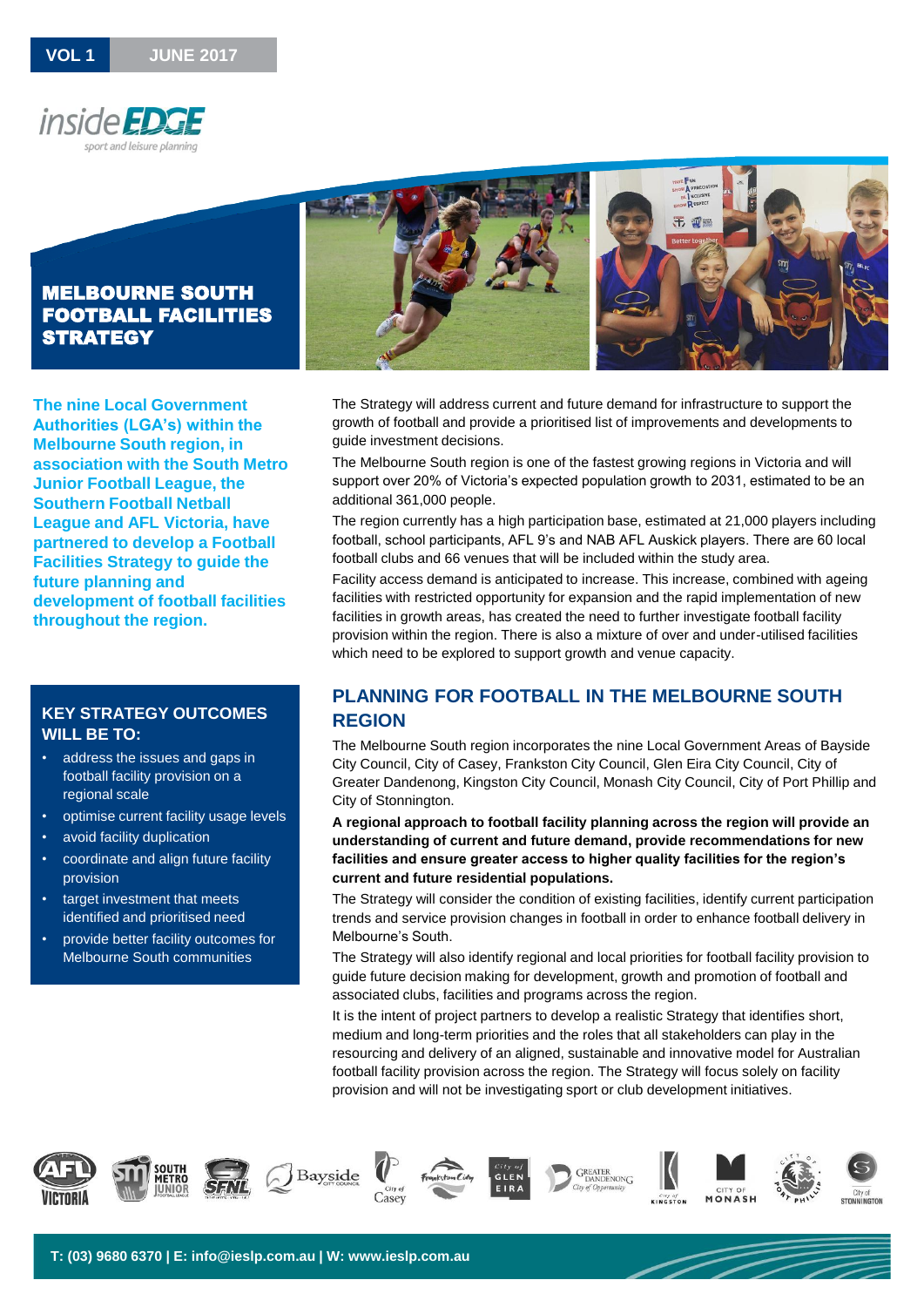



# **PROJECT GOVERNANCE**

It is important that key stakeholders work together on regional planning strategies and all government, sport and community partners are consulted.

The South Metro Junior Football League is managing the project on behalf of the Southern Melbourne LGAs and football stakeholders, coordinating the input and involvement of all project partners.

**Whilst the South Metro Junior Football League has taken a lead role in project delivery it is imperative that all football, sport and government stakeholders across the region are consulted and actively participate in Strategy development so facility needs are conveyed and fully understood.**

To ensure the strategy engages with a range of stakeholders at key stages throughout the project, the following governance structure has been developed to guide project deliverables and meet communication and consultation expectations.

### **PROJECT CONTROL GROUP (PCG)**

To provide high level direction on key issues and supporting technical advice and input into the project. **PCG members:** *City of Kingston, City of Casey, AFL Victoria, South Metro Junior Football League and Southern Football Netball League.*

### **PROJECT REFERENCE GROUPS (PRG)**

Sport and Government Project Reference Groups will be established to provide a formal mechanism for project partners to consult with key stakeholder groups. Project Reference Group members will provide specialist advice and enable community participation in the development of the Strategy.

#### **PRG– Sport members:**

- *AFL Victoria (TAC Cup, Under 18 Girls Competition and VFL / VFL Women's)*
- *Victorian Amateur Football Association*
- *South East Juniors Football League*
- *Cricket Victoria*
- *Netball Victoria*
- *Project Control Group members*

#### **PRG– Government members:**

- *Bayside City Council*
- *City of Casey*
- *Frankston City Council*
- *Glen Eira City Council*
- *City of Greater Dandenong*
- *Monash City Council*
- *City of Port Phillip*
- *City of Stonnington*
- *Project Control Group members*

# **PROPOSED PROJECT STAGES**

*Stage 1 (May – June 2017)* Project Commences

*Stage 2 (June – July 2017)*  Background Review and Facility Audits

*Stage 3 (July 2017)* Stakeholder Workshops

*Stage 4 (August 2017)* SWOT Analysis and Key Findings Report

*Stage 5 (September – November 2017)* Draft Strategy

*Stage 6 (December 2017)* Final Strategy

### **QUICK FACTS**

| <b>9 Local Government Authorities</b> |
|---------------------------------------|
| <b>60 Registered Clubs</b>            |
| 66 Grounds and Facilities             |
| 21.000+ Players                       |